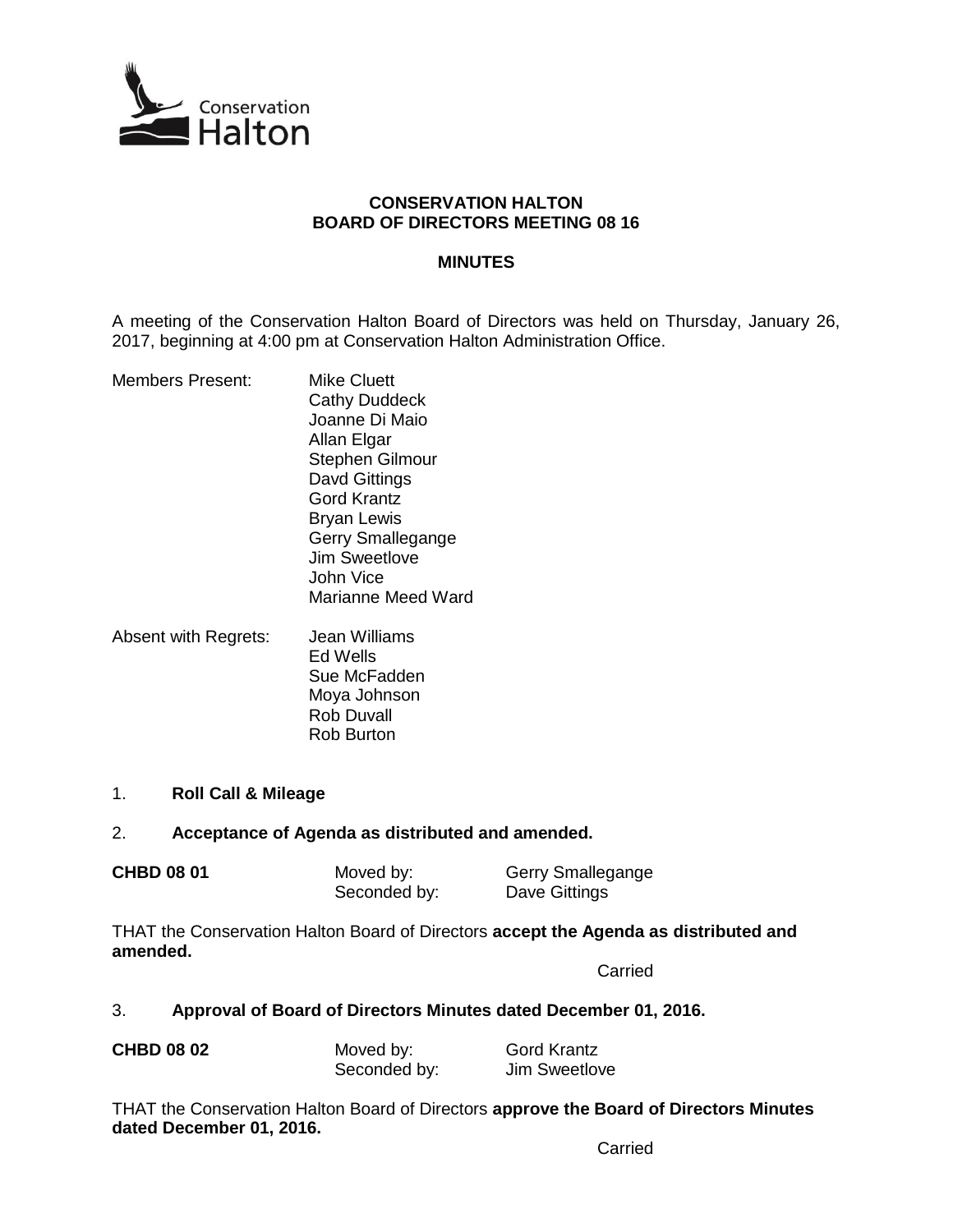## 4. **Disclosure of Pecuniary Interest**

There was no disclosure of pecuniary interest.

- 5.0 **Presentation:** A presentation was provided by Ms Barbara J. Veale, Director, Planning and Regulations on Conservation Halton's Regulatory and Planning Responsibilities. A copy of the presentation is included with the Minutes.
- 6. **Action Items**
- 6.1 **2017 Budget Capital Projects and Additional Funding for Crawford Lake and Glen Eden Report #: CHBD 08 16 01**

| <b>CHBD 08 03</b> | Moved by:    | Stephen Gilmour |
|-------------------|--------------|-----------------|
|                   | Seconded by: | Dave Gittings   |

THAT the Conservation Halton Board of Directors **approve an increase of \$890,000 in Conservation Area capital projects in the 2017 Budget for the refurbishment of two longhouses at Crawford Lake Conservation Area and for snowmaking infrastructure replacement at Glen Eden.** 

AND FURTHER THAT **additional funding in the amount of \$422,500 be allocated toward these projects from the Conservation Area Capital Reserves and \$467,500 from approved Canada 150 grants.**

Carried

6.2 **Construction Tender for the Courtcliffe Park Stream Rehabilitation Project File #: PW-0037-17 Report #: CHBD 08 16 02**

| <b>CHBD 08 04</b> | Moved by:    | Joanne Di Maio     |
|-------------------|--------------|--------------------|
|                   | Seconded by: | Marianne Meed Ward |

THAT the Conservation Halton Board of Directors **approve the contract award of \$229,471 including HST to R&M Construction to complete winter construction associated with the Courtcliffe Park Stream Rehabilitation Project in accordance with Tender #PW-0037-17 and subsequent negotiation with the successful bidder.**

THAT the Conservation Halton Board of Directors **approve the contract award of \$124,495 including HST to R&M Construction to complete the next phases for the Courtcliffe Park Stream Rehabilitation Project as outlined below in accordance with Tender #PW-0037-17, conditional on Conservation Halton securing additional funding.** 

**Carried**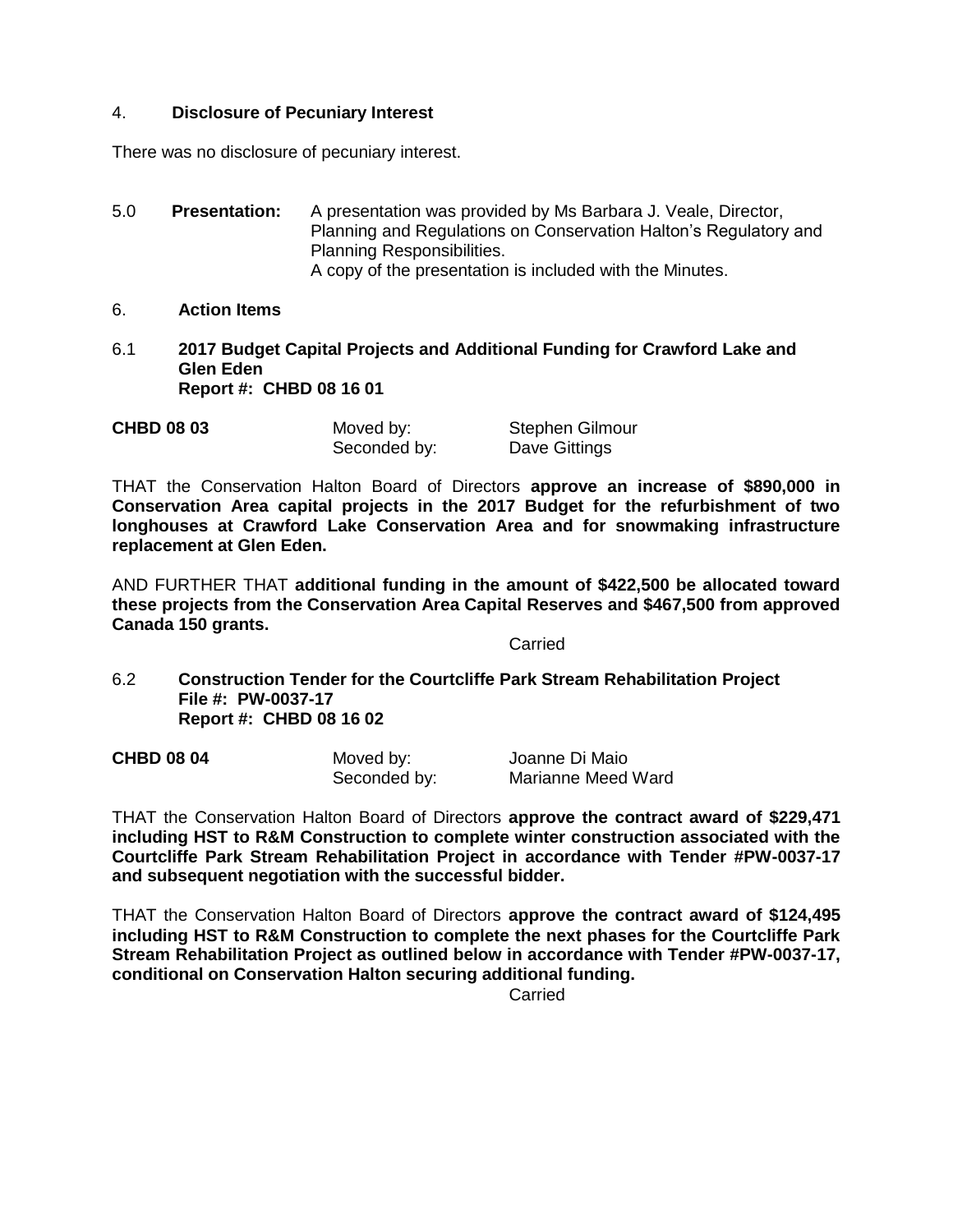6.3 **830 Danforth Place, Burlington CH File #: S/16/B/26 Report #: CHBD 08 16 03**

| <b>CHBD 08 05</b> | Moved by:    | Mike Cluett       |
|-------------------|--------------|-------------------|
|                   | Seconded by: | Gerry Smallegange |

THAT the Conservation Halton Board of Directors **authorize staff to issue a Permit for an addition, the reconstruction of a garage, and enclosing a pool structure currently considered within the development setback associated with erosion hazard of Hamilton Harbour/Burlington Bayat 830 Danforth Place, City of Burlington, Regional Municipality of Halton, File Number S/16/B/26.**

AND FURTHER THAT the approval of a Permit **be based on a final development setback dependent upon reduced shoreline access requirements.**

AND FURTHER THAT Conservation Halton **consider a policy which reduces access requirements when giving credit to shoreline protection works, based on specific criteria being met such as shoreline configuration, orientation and exposure to wave action, as part of Conservation Halton's policy review.**

**Carried** 

## 6.4 **Finance Function Effectiveness Assessment Report #: CHBD 08 16 04**

| <b>CHBD 08 06</b> | Moved by:    | Gerry Smallegange |
|-------------------|--------------|-------------------|
|                   | Seconded by: | Mike Cluett       |

THAT the Conservation Halton Board of Directors **approve a budget of \$28,000 to conduct a Finance Function Effectiveness Assessment;**

AND FURTHER THAT **the budget be funded from the Watershed Management – Revenue Stabilization Reserve which will be replenished from the expected year-end surplus from 2016.** 

**Carried** 

## 7.0 **Information Items**

7.1 **Region of Halton Request for Financial Plans prior to 2018 Budget Submission Report #: CHBD 08 16 05**

| <b>CHBD 08 07</b> | Moved by:    | Gerry Smallegange |
|-------------------|--------------|-------------------|
|                   | Seconded by: | Jim Sweetlove     |

THAT the **staff report dated January 26, 2017 regarding the Region of Halton request for Conservation Halton Board of Directors to provide various financial plans prior to 2018 Budget submission be received for information.**

**Carried**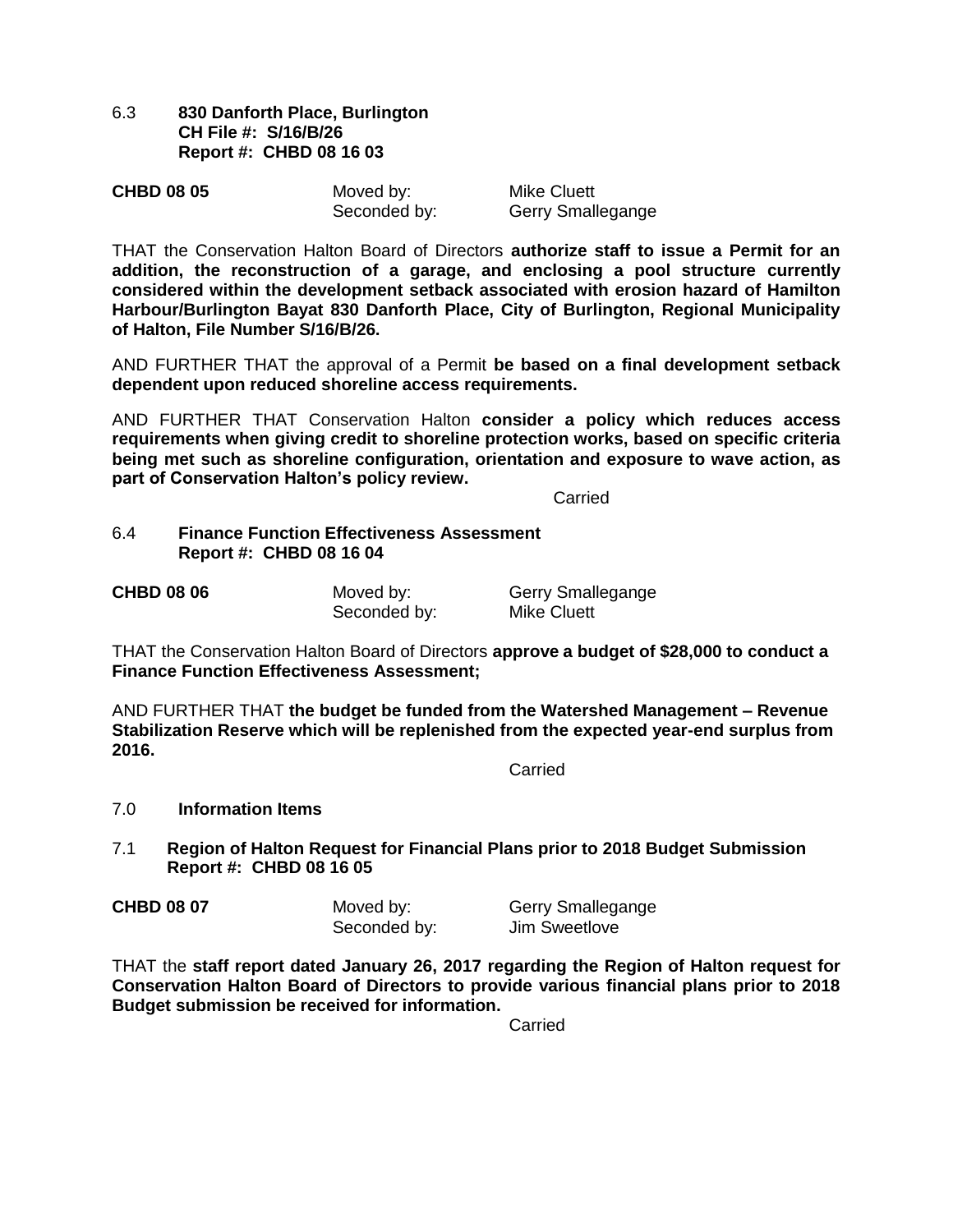## 7.2 **Permits & Letters of Permission issued under Ontario Regulation 162/06 September 3, 2016 to January 2, 2017 Report #: CHBD 08 16 06**

| <b>CHBD 08 08</b> | Moved by:    | <b>Cathy Duddeck</b> |
|-------------------|--------------|----------------------|
|                   | Seconded by: | Stephen Gilmour      |

THAT the Conservation Halton Board of Directors **receive for information the Permits and Letters of Permission issued by staff under Ontario Regulation 162/06 for the period of September 3, 2016 to January 2, 2017, as identified in the staff report dated January 26, 2017.**

Carried

7.3 **Proposed Work Plan and Approach for the Review of Conservation Halton's** *Policy and Guidelines for the Administration of Ontario Regulation 162/06 and Land Use Planning Policy Documen***t. CH File #: ADM 330 Report #: CHBD 08 16 07**

**CHBD 08 09** Moved by: Gerry Smallegange

Seconded by: Dave Gittings

THAT the Conservation Halton Board of Directors **receive for information the report entitled Proposed Work Plan and Approach for the Review of Conservation Halton's** *Policy and Guidelines for the Administration of Ontario Regulation 162/06 and Land Use Planning Policy Documen***t.**

**Carried** 

7.4 **Purchasing and Revenue Contracts Report, October to December, 2016 Report #: CHBD 08 16 08**

**CHBD 08 10** Moved by: Gerry Smallegange Seconded by: Joanne Di Maio

THAT the Conservation Halton Board of Directors **receive for information the Purchasing and Revenue Contracts Report dated January 26, 2017 for the period October to December 2016 as required by the Conservation Halton Purchasing Policy.** 

Carried

## 8.0 **Organization Updates / Memos**

Briefing Notes were provided as part of the Agenda package and a verbal update provided on the Glen Eden Ski & Snowboard Centre.

## 9.0 **In Camera Items**

Seconded by: Mike Cluett

**CHBD** 08 11 **Moved by:** Cathy Duddeck

THAT the Conservation Halton Board of Directors **convene In Camera**. Carried